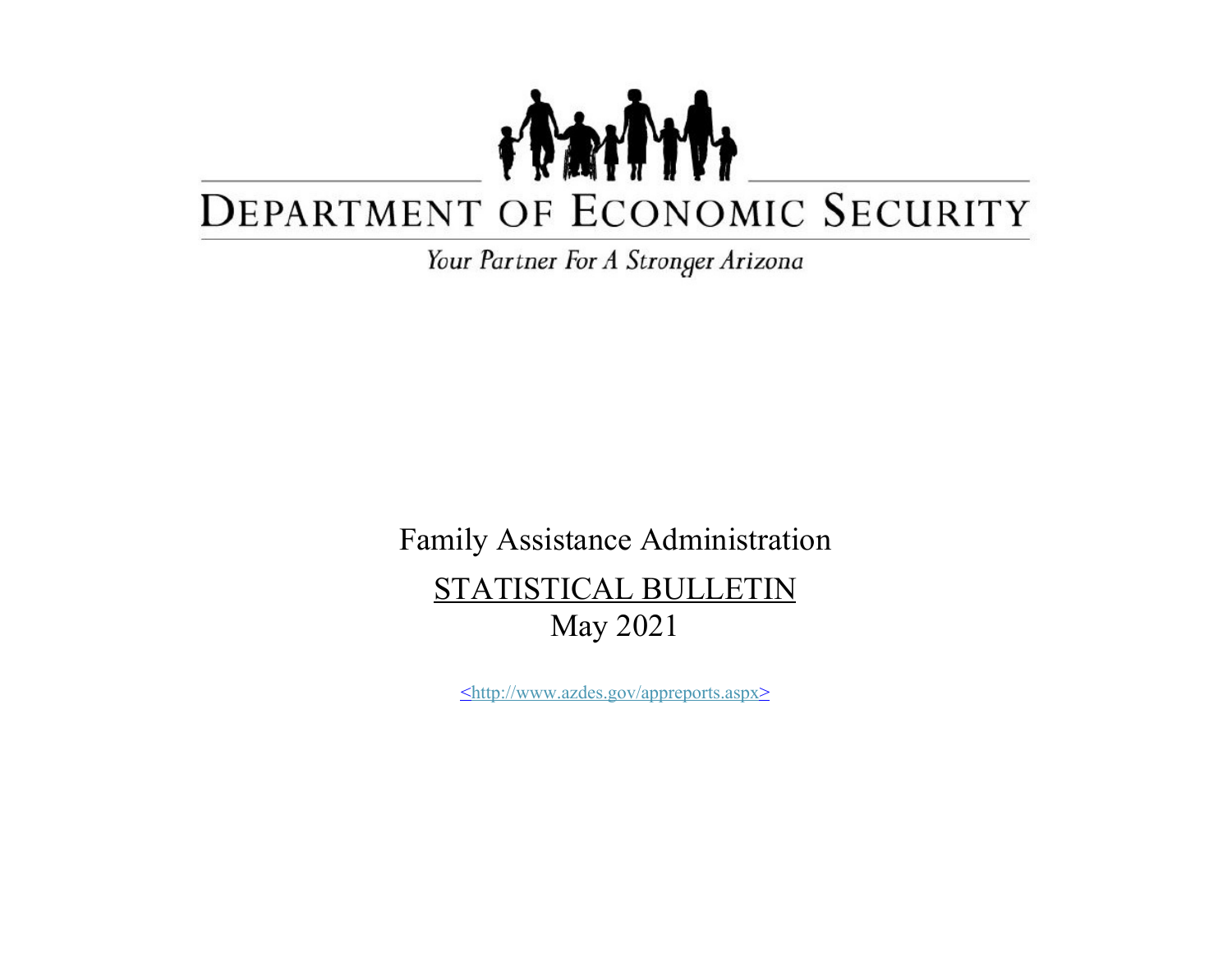

\*Includes prior month totals

| <b>Excludes</b>                                    | <b>Includes</b>                                                         | <b>Tribal</b>      |       |                   |                 |
|----------------------------------------------------|-------------------------------------------------------------------------|--------------------|-------|-------------------|-----------------|
|                                                    |                                                                         | <b>Tribe</b>       | Cases | <b>Recipients</b> | <b>Payments</b> |
|                                                    | TANF Child Only: 4,534 Cases; 7,692 Children; \$912,176                 | Hopi               | 33    |                   | \$7,979         |
| Grant Diversion totals of: 175<br>Cases; \$141,640 | Unemployed Two Parent Program: 279 Cases; 1,100<br>Recipients; \$86,853 | Pascua Yaqui       | 97    | 284               | \$31,921        |
|                                                    |                                                                         | Salt River         | 18    | 55                | \$5,564         |
|                                                    |                                                                         | <b>Grand Total</b> | 148   | 412               | \$45,464        |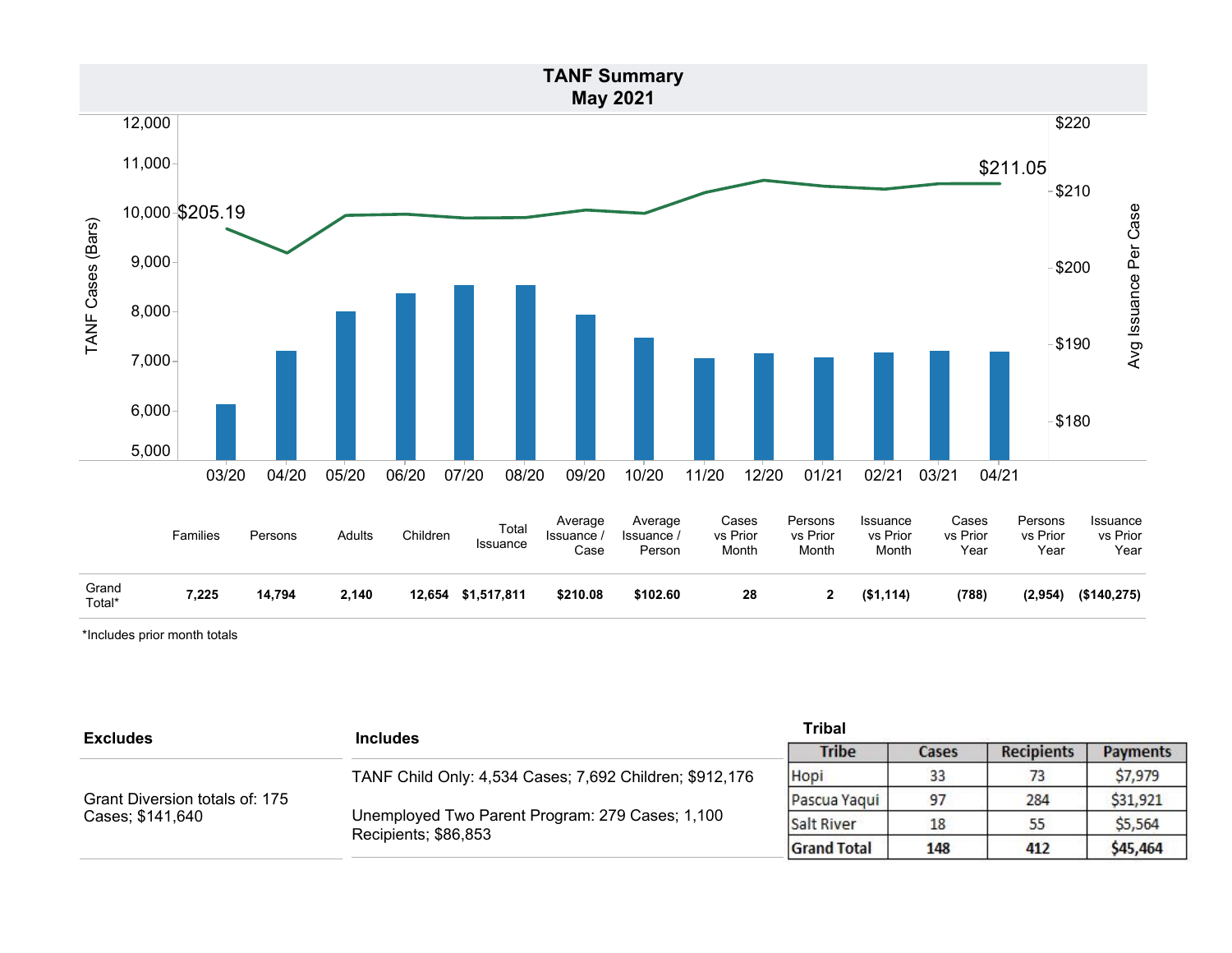

\*Includes prior month totals. (2/19 SNAP benefits paid out in 1/19 are included in 2/19 numbers.)

FF Coronavirus Response Act - H.R. 6201 adjustments:

- Includes: Emergency Allotments to bring households up to the maximum benefit totaled \$94,956,396 issued, 440,134 families, and 935,369 persons. SNAP Households received a minimum EA benefit of \$95 beginning in April 2021. The increase in average issuance per case in May 2021 is due in part to EA benefits issued in May for the month of April.

- Excludes: P-EBT (Pandemic School Meals Replacement and Child Care Replacement) Program benefits are not SNAP benefits and are excluded. \$304,086,167 issued, 473,751 families, and 705,657 children. P-EBT families also receiving SNAP are included in families, persons, and children, but benefits issued are excluded.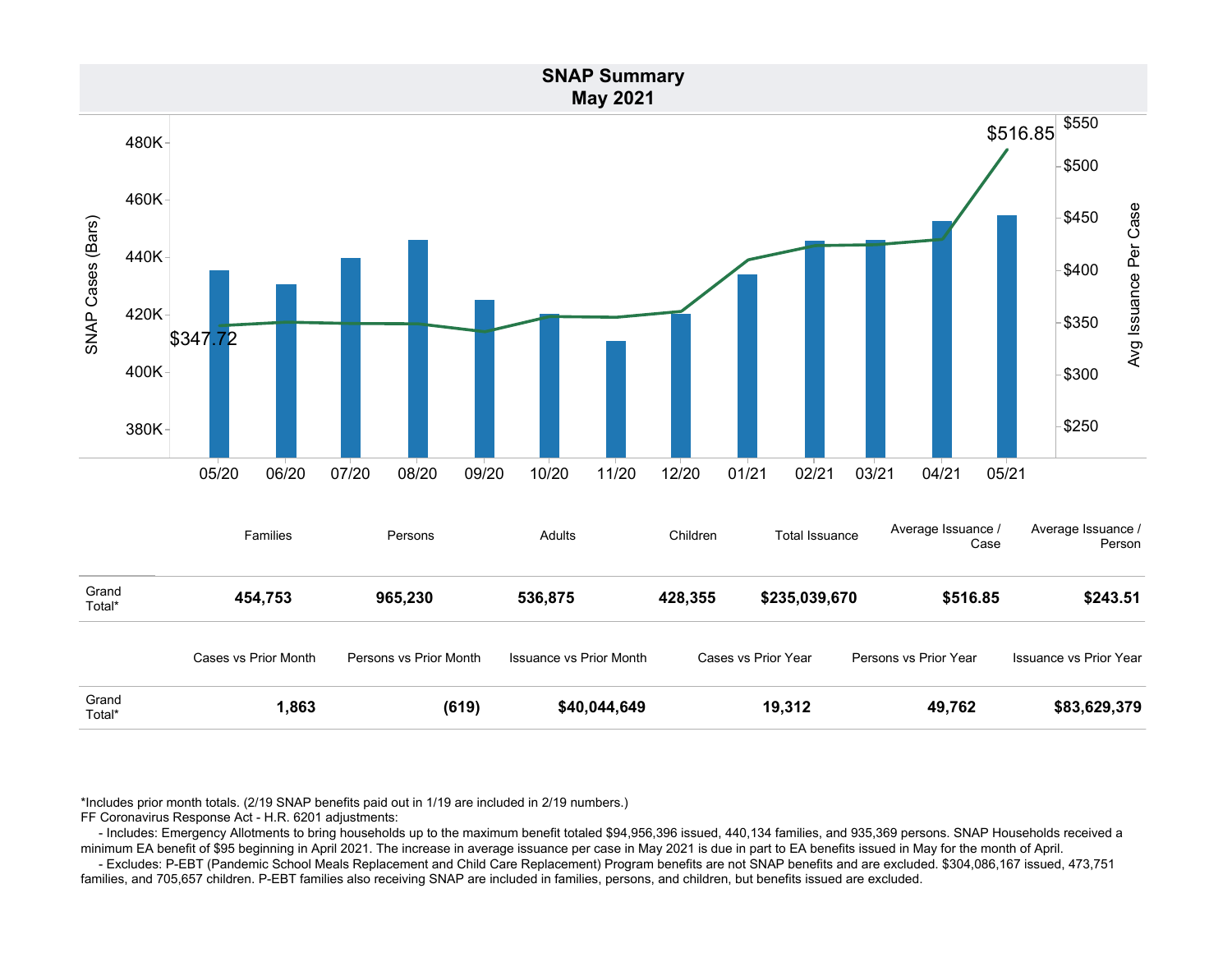

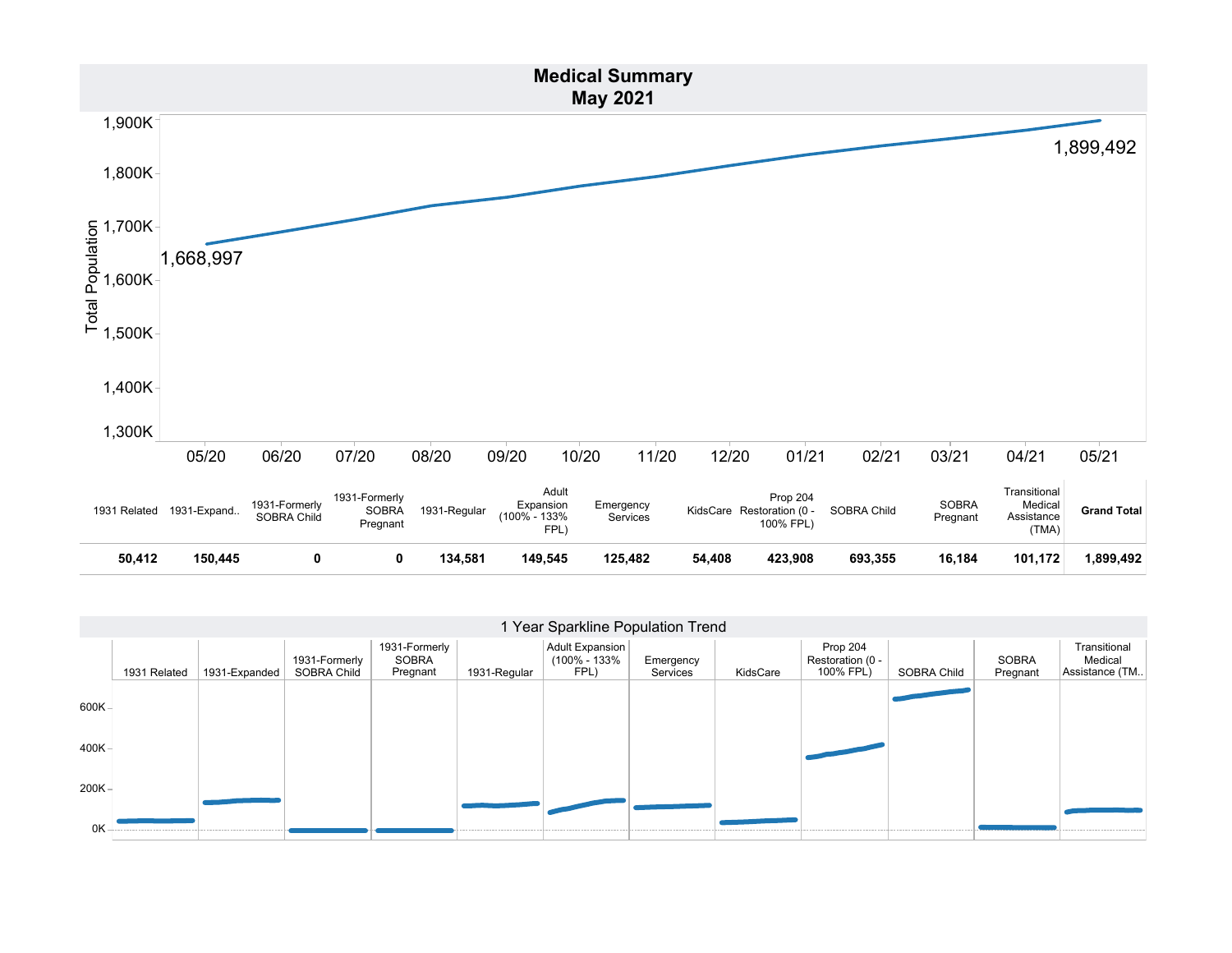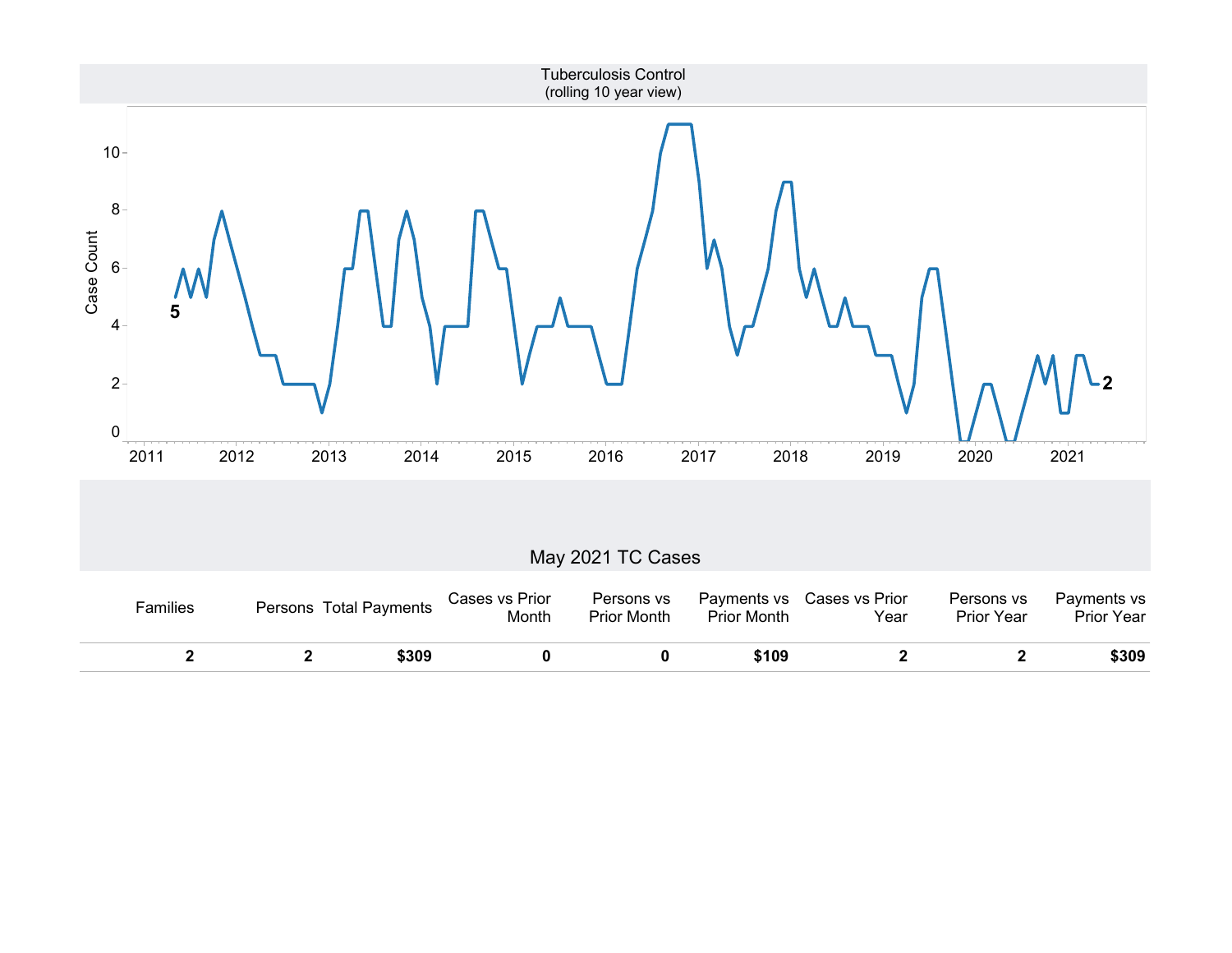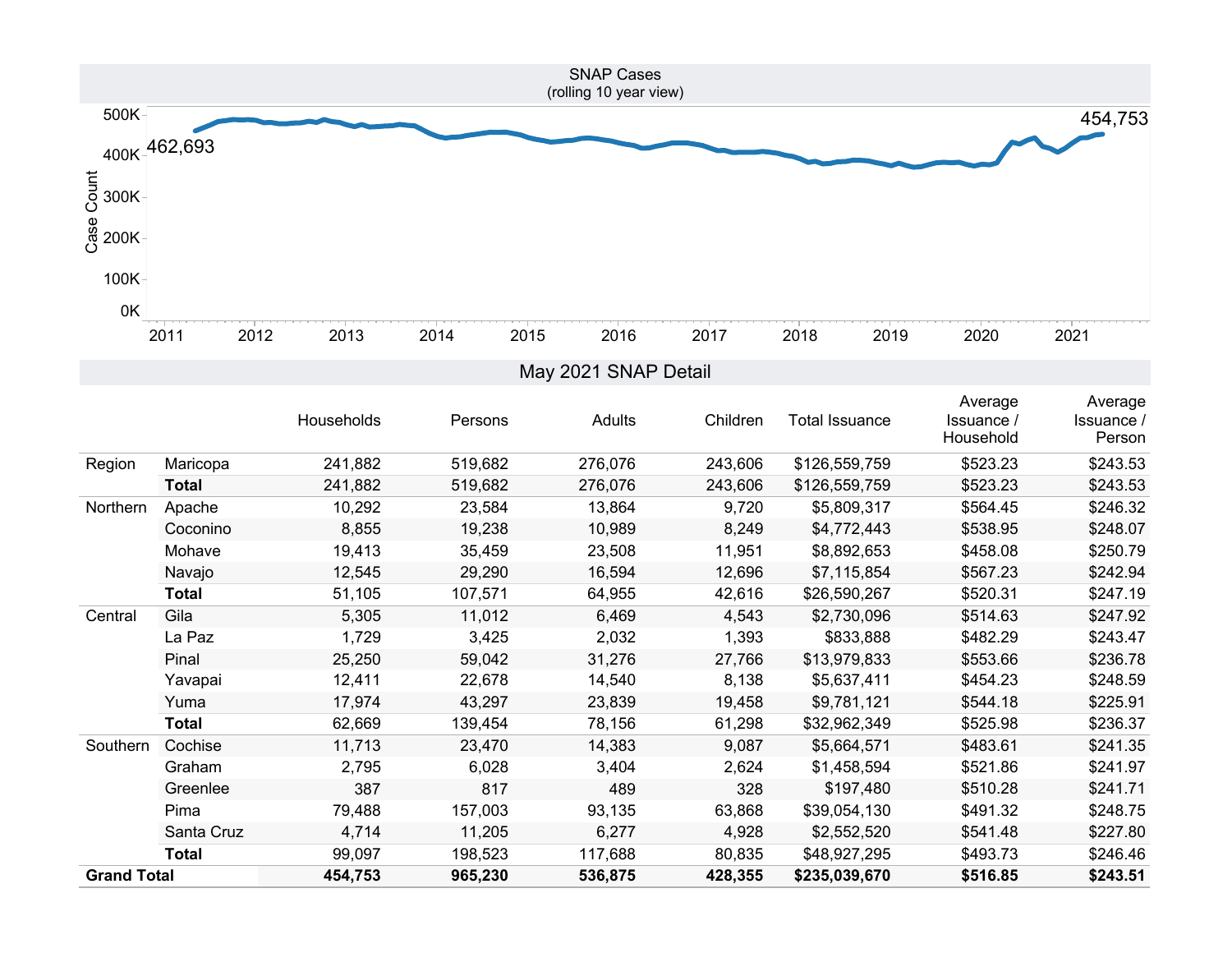

| Region             | Maricopa     | 3,846 | 8,077  | 1,218          | 6,859  | \$810,258   | \$210.68 | \$100.32 |
|--------------------|--------------|-------|--------|----------------|--------|-------------|----------|----------|
|                    | <b>Total</b> | 3,846 | 8,077  | 1,218          | 6,859  | \$810,258   | \$210.68 | \$100.32 |
| Northern           | Apache       | 12    | 31     | 9              | 22     | \$2,814     | \$234.50 | \$90.77  |
|                    | Coconino     | 60    | 116    | 14             | 102    | \$12,552    | \$209.20 | \$108.21 |
|                    | Mohave       | 264   | 530    | 74             | 456    | \$56,616    | \$214.45 | \$106.82 |
|                    | Navajo       | 89    | 181    | 35             | 146    | \$18,956    | \$212.99 | \$104.73 |
|                    | <b>Total</b> | 425   | 858    | 132            | 726    | \$90,938    | \$213.97 | \$105.99 |
| Central            | Gila         | 60    | 112    | 8              | 104    | \$12,396    | \$206.60 | \$110.68 |
|                    | La Paz       | 15    | 40     | $\overline{2}$ | 38     | \$3,681     | \$245.40 | \$92.03  |
|                    | Pinal        | 514   | 1,072  | 118            | 954    | \$108,114   | \$210.34 | \$100.85 |
|                    | Yavapai      | 155   | 271    | 31             | 240    | \$30,315    | \$195.58 | \$111.86 |
|                    | Yuma         | 188   | 436    | 79             | 357    | \$41,079    | \$218.51 | \$94.22  |
|                    | <b>Total</b> | 932   | 1,931  | 238            | 1,693  | \$195,585   | \$209.86 | \$101.29 |
| Southern           | Cochise      | 166   | 308    | 45             | 263    | \$32,760    | \$197.35 | \$106.36 |
|                    | Graham       | 34    | 66     | 3              | 63     | \$7,256     | \$213.41 | \$109.94 |
|                    | Greenlee     | 11    | 20     | $\overline{2}$ | 18     | \$2,065     | \$187.73 | \$103.25 |
|                    | Pima         | 1,747 | 3,420  | 484            | 2,936  | \$366,130   | \$209.58 | \$107.06 |
|                    | Santa Cruz   | 64    | 114    | 18             | 96     | \$12,819    | \$200.30 | \$112.45 |
|                    | <b>Total</b> | 2,022 | 3,928  | 552            | 3,376  | \$421,030   | \$208.22 | \$107.19 |
| <b>Grand Total</b> |              | 7,225 | 14,794 | 2,140          | 12,654 | \$1,517,811 | \$210.08 | \$102.60 |